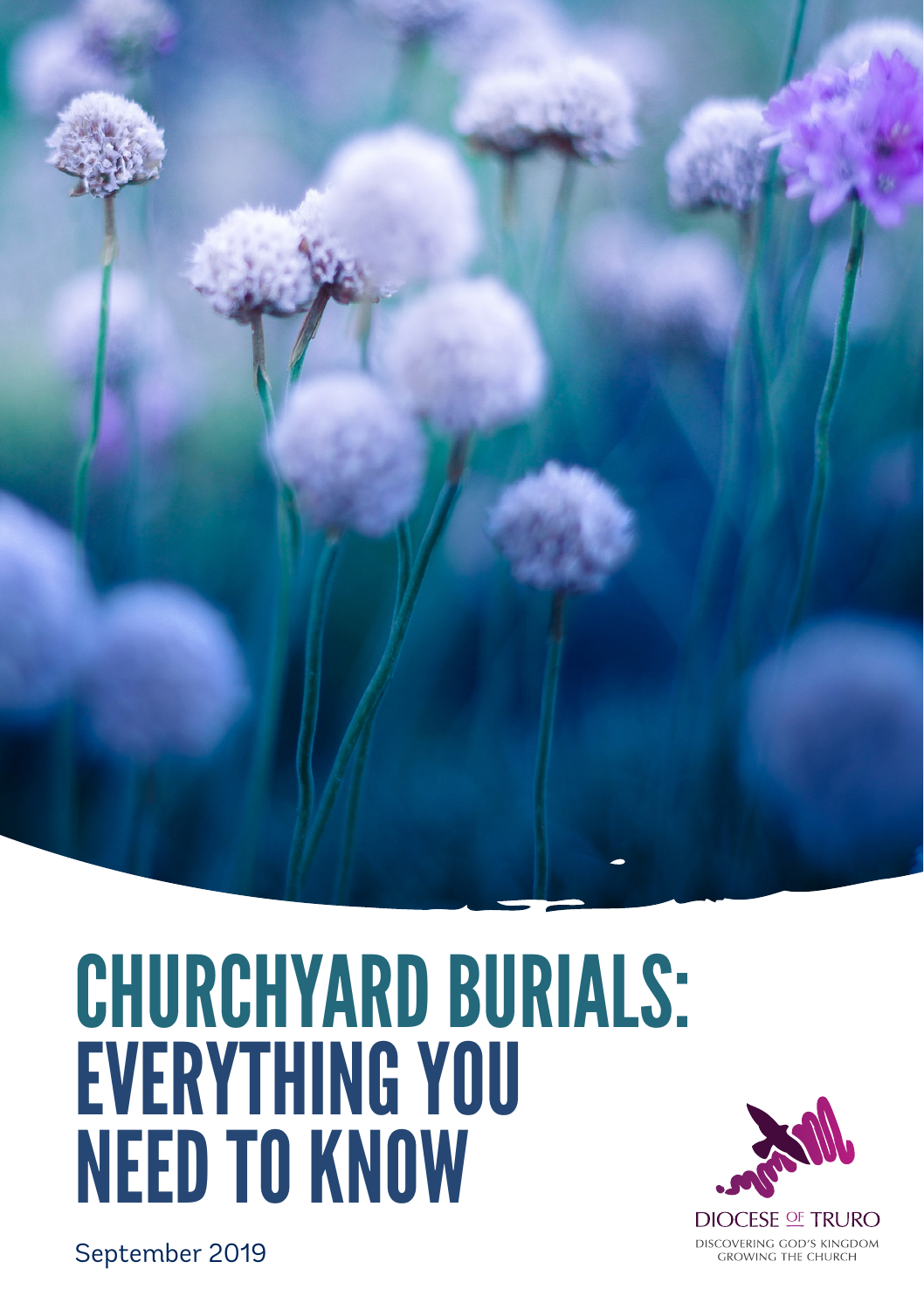## BURIAL IN A CHURCHYARD

Sadly, one of the things many of us avoid talking about is death. This means that when someone we love dies, we can be left to make choices and decisions at a difficult and emotive time.

One of the things many people prefer not to discuss is what will happen to their body once they have gone.

This leaflet aims to help you through some of the choices and decisions you will need to make, and relates specifically to the situation in the Church of England, and the Diocese of Truro.

The rules for municipal and private cemeteries and gardens of remembrance will be different, and may vary from place to place.

In many cases a local funeral director will know the situation in a parish, but it is always worth asking them to check with the priest or Parochial Church Council (PCC).

#### CREMATION OR BURIAL

The first decision has to be whether you would prefer your loved one to be buried or cremated. Medical staff should ask you for an indication of your preference, as there are implications for some of the practicalities that need to be dealt with at the time of death. You should also check the will or any letter of wishes that may accompany it as these may also state a preference.

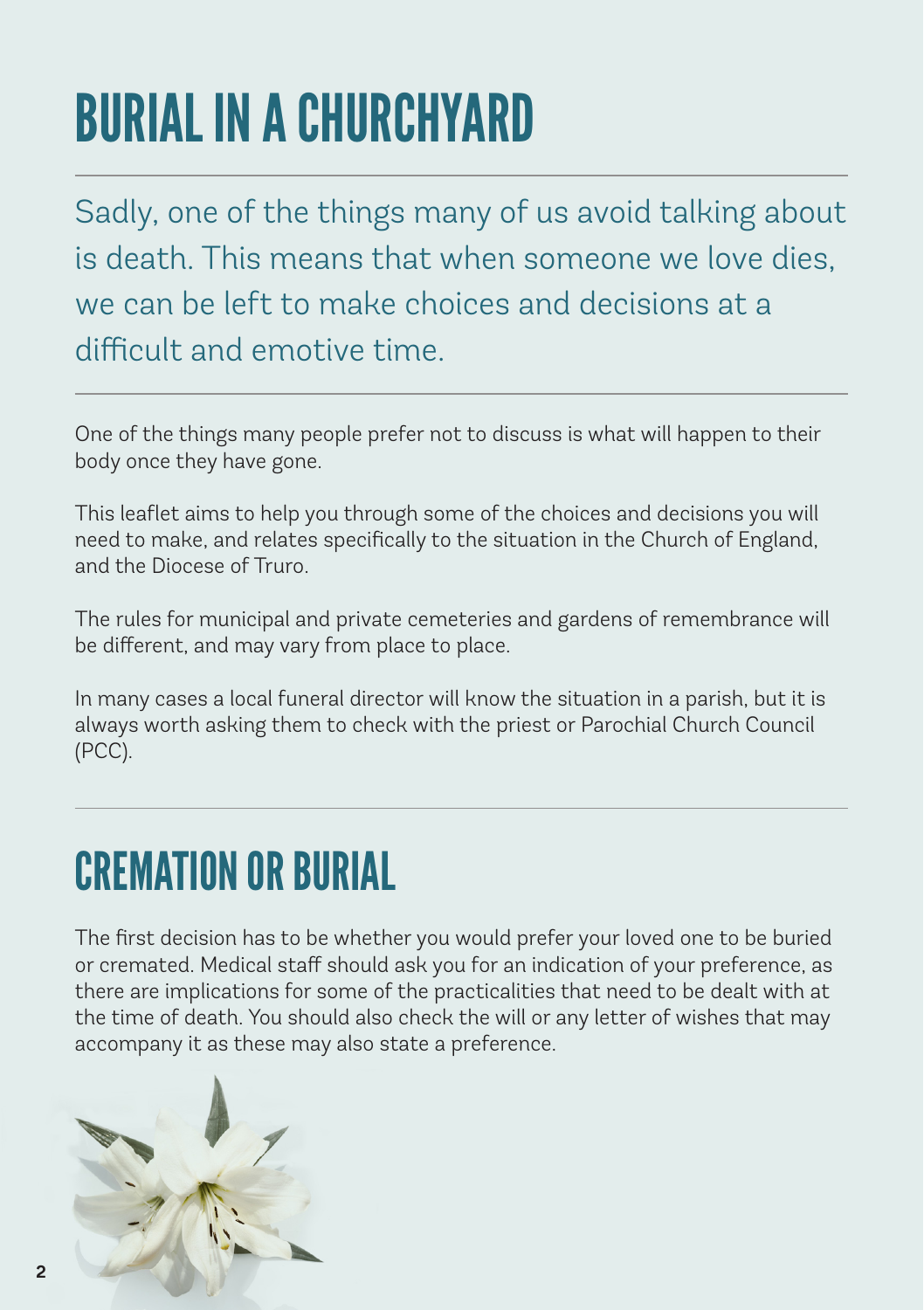

#### BURIAL IN A CHURCH OF ENGLAND CHURCHYARD

The law states that if you live within a parish you have a right to be buried in the churchyard, assuming that it remains open for burials. This applies to people of all denominations and faiths, and people of no faith.

If you are a worshipping member of the congregation and on the (church) electoral roll of the parish, you have a right to be buried in the churchyard.

Also, someone dying within the parish (of any faith, or of none) has the right to be buried in the churchyard.

**It is important to note that this is only the case when there is a churchyard that is 'open' for burials.** When churchyards become full there is a legal process by which they are 'closed'. However, the rules around closures are not always straightforward. For example, some may remain technically 'open' even though there are no new burial plots.

The first point of contact for anybody hoping for their loved one to be buried in a churchyard should be the parish priest or administrator, who will be able to tell you the local situation.

If the deceased did not live within the parish or meet the other criteria above, it is essential for you to make contact with the priest or parish administrator. The priest does have a general discretion to permit burials of people who did not live or die in the parish, but in exercising this they are obliged to seek guidance from the parochial church council (PCC). In some cases the PCC may have decided not to bury anyone other than those living or dying in the parish because of the limited availability of grave spaces. The situation varies from parish to parish, so it makes sense to contact your priest or parish administrator as soon as possible to see what is possible.